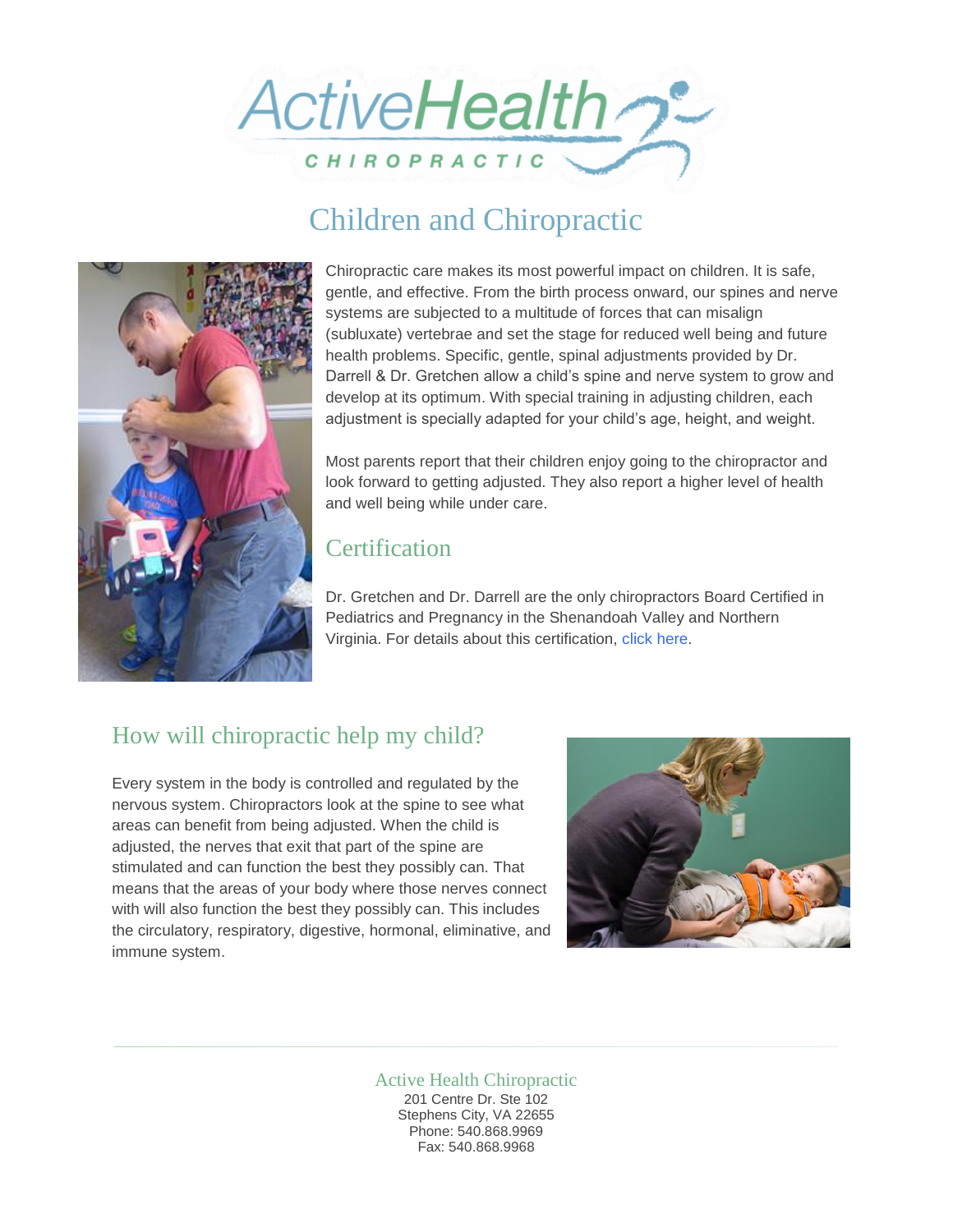

Chiropractors do not cure or treat diseases or conditions; we only treat your body so that it can work the way it's supposed to. Nonetheless, parents and children under chiropractic care report improvements with certain conditions ranging from mild to tremendous!

Though chiropractors only directly treat the spine, children under chiropractic care have had great improvements with the following problems:

- ADHD/ADD
- Allergies
- Asthma and respiratory problems
- Autism
- Bed wetting
- Breastfeeding difficulties
- Colic
- Constipation
- Digestive issues
- Ear infections
- Headaches
- Immune function
- Scoliosis
- Sensory integration issues
- Sinus infections
- Sleeping trouble
- Sports injuries
- **Torticollis**
- And much, much, more!

# More Information

There are volumes of research available regarding the benefit of chiropractic care for children. [The](http://icpa4kids.org/)  [International Chiropractic Pediatric Association](http://icpa4kids.org/) has a number of these studies available on their website.

#### Active Health Chiropractic 201 Centre Dr. Ste 102 Stephens City, VA 22655

Phone: 540.868.9969 Fax: 540.868.9968